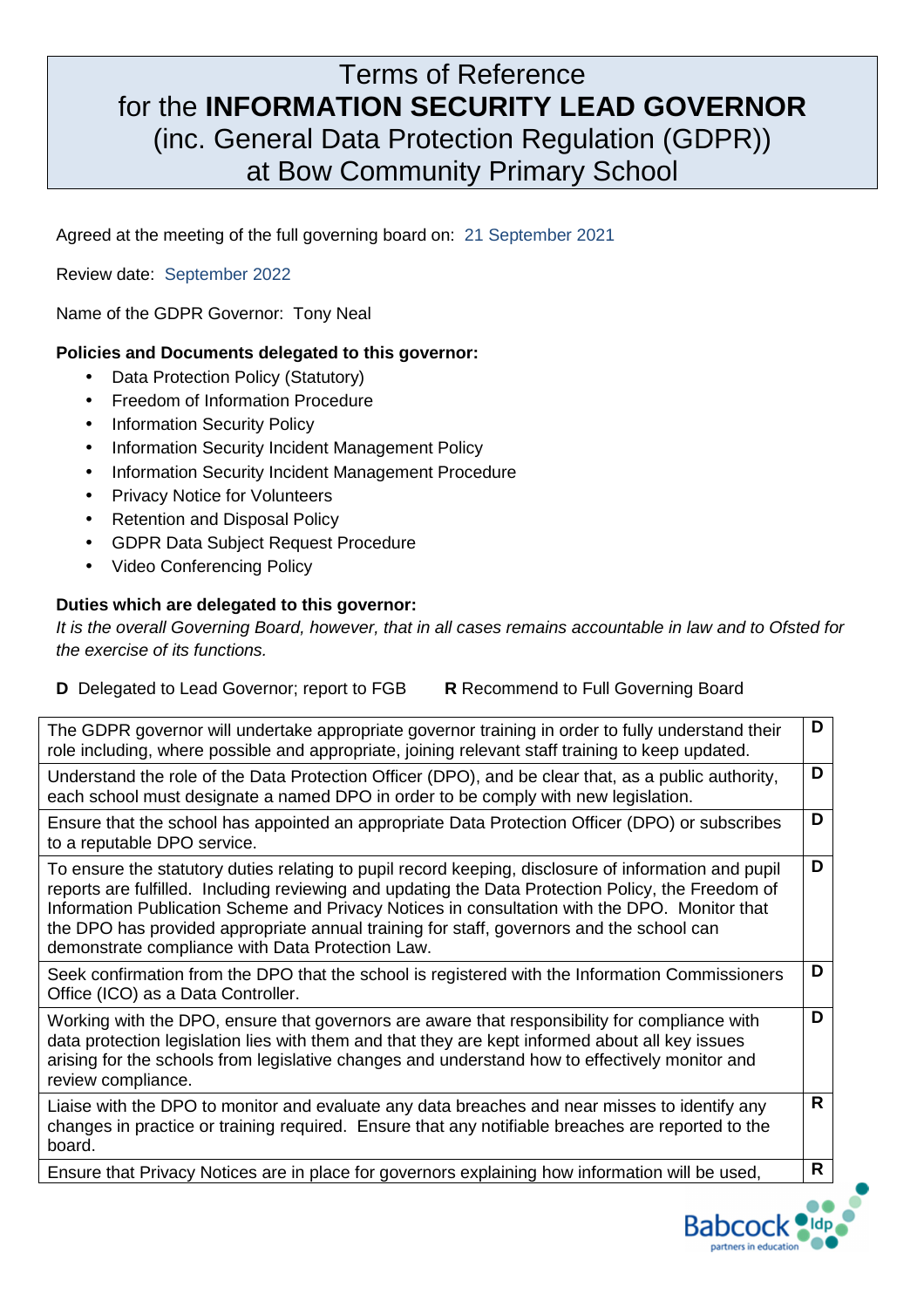| shared and published.                                                                                                                                                                                                                                                                                                                                                                                                                |   |
|--------------------------------------------------------------------------------------------------------------------------------------------------------------------------------------------------------------------------------------------------------------------------------------------------------------------------------------------------------------------------------------------------------------------------------------|---|
| Engage in discussions about identification and mitigation of risks.                                                                                                                                                                                                                                                                                                                                                                  | D |
| Check that the school has good network security to keep the personal data they hold protected<br>including phishing awareness. This should also include having a school emergency plan in place<br>that has cyber resilience as a consideration.                                                                                                                                                                                     | D |
| Seek assurance from the DPO that the school can demonstrate compliance with Data Protection<br>Regulations.                                                                                                                                                                                                                                                                                                                          | D |
| Ensure the school has a process in place for dealing with a Subject Access Request (SAR).<br>Monitor the number of requests received and assess if there are any recurring themes which may<br>identify areas for improvement in the way the school is handling data.                                                                                                                                                                | D |
| Review of data protection policies in light of any changes to procedures and processes arising<br>from the data audit and risk management.                                                                                                                                                                                                                                                                                           | D |
| Seek assurance from the DPO that the school has a Retention Schedule in place for data,<br>including data relating to governors at the school.                                                                                                                                                                                                                                                                                       | R |
| Check that the school has an ICT Acceptable Use policy in place for staff and that all staff have<br>been made aware of their responsibilities and have signed to accept them.                                                                                                                                                                                                                                                       | D |
| Verify that the school has a process in place to seek and record consent where required from staff,<br>parents and governors.                                                                                                                                                                                                                                                                                                        | D |
| To ensure the statutory duties relating to pupil record keeping, disclosure of information and pupil<br>reports are fulfilled. Including reviewing and updating the Data Protection Policy and the Freedom<br>of Information Publication Scheme, in consultation with the DPO. Monitor that the DPO has<br>provided appropriate training for staff, governors and the school can demonstrate compliance with<br>Data Protection Law. | D |
| Seek confirmation from the DPO that the school is registered with the Information Commissioners<br>Office (ICO) as a Data Controller.                                                                                                                                                                                                                                                                                                | D |
| Working with the DPO, ensure that governors are aware that responsibility for compliance with<br>data protection legislation lies with them and that they are kept informed about all key issues<br>arising for the schools from the legislative changes and understand how to effectively monitor and<br>review compliance.                                                                                                         | D |
| Liaise with the Data Protection Officer (DPO) to monitor and evaluate any data breaches and near<br>misses to identify any changes in practice required. Ensure that any notifiable breaches are<br>reported to the board.                                                                                                                                                                                                           | D |
| <b>Online Safety</b>                                                                                                                                                                                                                                                                                                                                                                                                                 |   |
| To monitor and evaluate the online safety policy and report to FGB. Policy/guidance on the use of<br>mobile technology for both staff and pupils needs to be present (this could be part of online safety<br>policy or acceptable user policy; models are available from the Governance Consultancy team).                                                                                                                           | D |
| To monitor and evaluate the school's effective application of the online safety policy.                                                                                                                                                                                                                                                                                                                                              | D |
| To ensure that the school follows all current online safety advice and keeps the children and staff<br>safe.                                                                                                                                                                                                                                                                                                                         | D |
| To support the school in encouraging parents and the wider community to become engaged in<br>online safety activities.                                                                                                                                                                                                                                                                                                               | D |

The GDPR lead and other members of the board may wish to refer to the GDPR Q-card on the Governance Consultancy team website

https://www.babcockldp.co.uk/improving-schools-settings/governance-consultancy/q-cards

and the DfE Data Protection Toolkit for schools

https://www.gov.uk/government/publications/data-protection-toolkit-for-schools